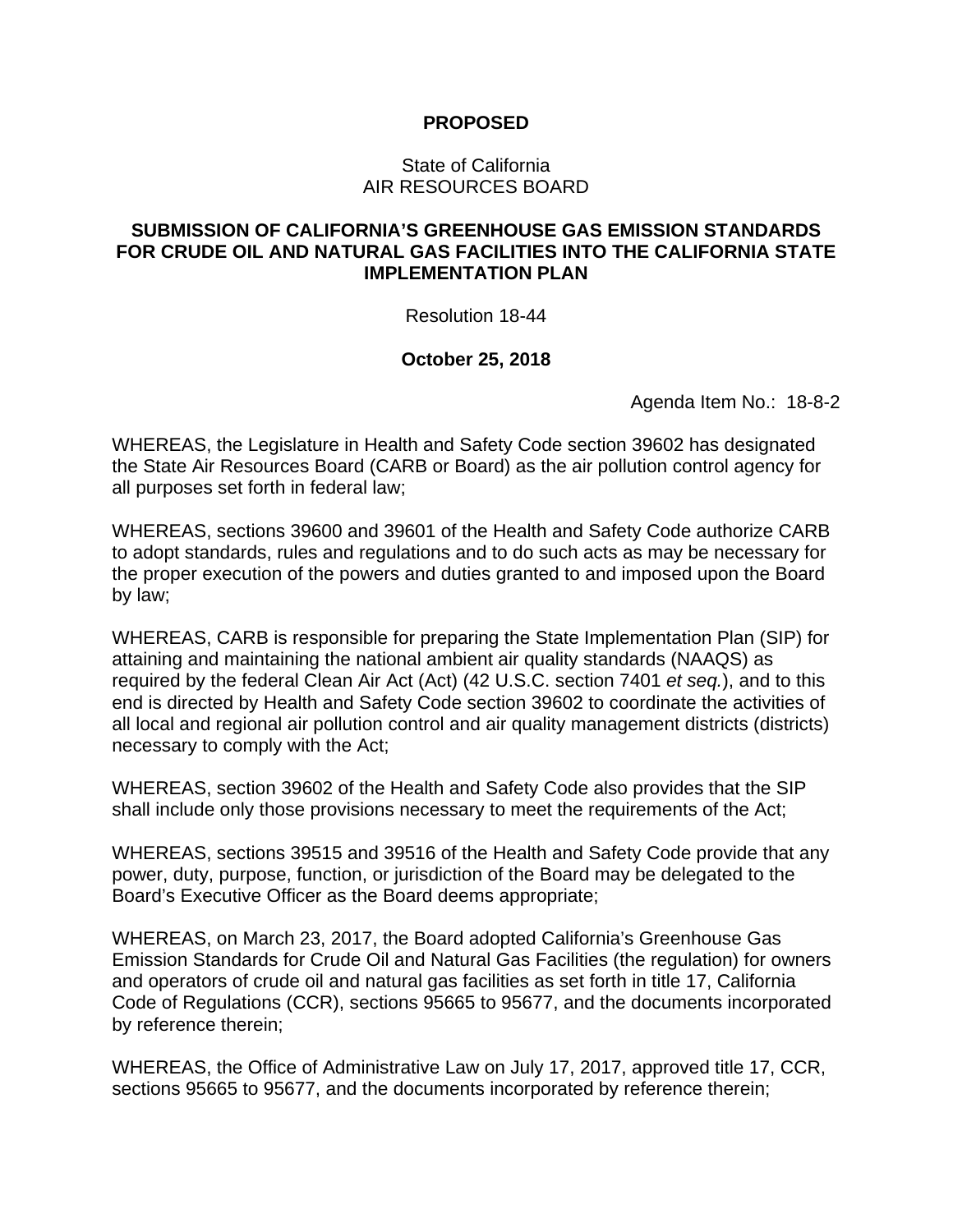WHEREAS, reducing methane emissions from the oil and gas sector also reduces emissions of volatile organic compounds (VOCs) and toxic air contaminants, and can be designed consistently with efforts to control other air pollutants, including nitrogen oxides and particulate matter, via well-designed control strategies;

WHEREAS, staff estimates that the regulation has the co-benefit of reducing VOC emissions by thousands of tons each year and also reduces emissions of toxic air contaminants and, for these and other reasons, complements and does not interfere with, efforts to achieve and maintain federal and state ambient air quality standards and reduces toxic air contaminants;

WHEREAS, section 172(c)(1) of the Act requires implementation of Reasonably Available Control Technology (RACT) for ozone nonattainment areas classified as moderate or above;

WHEREAS, as part of assessing RACT, states are required to review United States Environmental Protection Agency (U.S. EPA) published Control Techniques Guidelines (CTG) that establish RACT limits for specific categories of sources;

WHEREAS, California is required to satisfy the level of control outlined in the U.S. EPA CTG entitled, *Control Techniques Guidelines for the Oil and Natural Gas Industry* to meet RACT requirements;

WHEREAS, the regulation, in combination with local air district rules that were previously incorporated into the California SIP, achieves an equivalent or greater level of control than the RACT requirements of the CTG;

WHEREAS, CARB needs to incorporate the regulation into the California SIP to meet RACT requirements;

WHEREAS, section 110(I) of the Act and title 40, Code of Federal Regulations (CFR), section 51.102 requires that one or more public hearings, preceded by at least a 30-day notice and opportunity for public review, must be conducted prior to the adoption and submittal to U.S. EPA of any SIP revision;

WHEREAS, as required by the Act, the Proposed Submission of California's Greenhouse Gas Emission Standards for Crude Oil and Natural Gas Facilities into the California State Implementation Plan (Oil and Gas SIP Submittal) was made available on September 21, 2018, for public review, at least 30 days prior to the hearing date;

WHEREAS, CARB's regulatory program that involves the adoption, approval, amendment, or repeal of standards, rules, regulations, or plans has been certified by the Secretary for Natural Resources under Public Resources Code section 21080.5 of the California Environmental Quality Act (CEQA; California Code of Regulations, title 14, section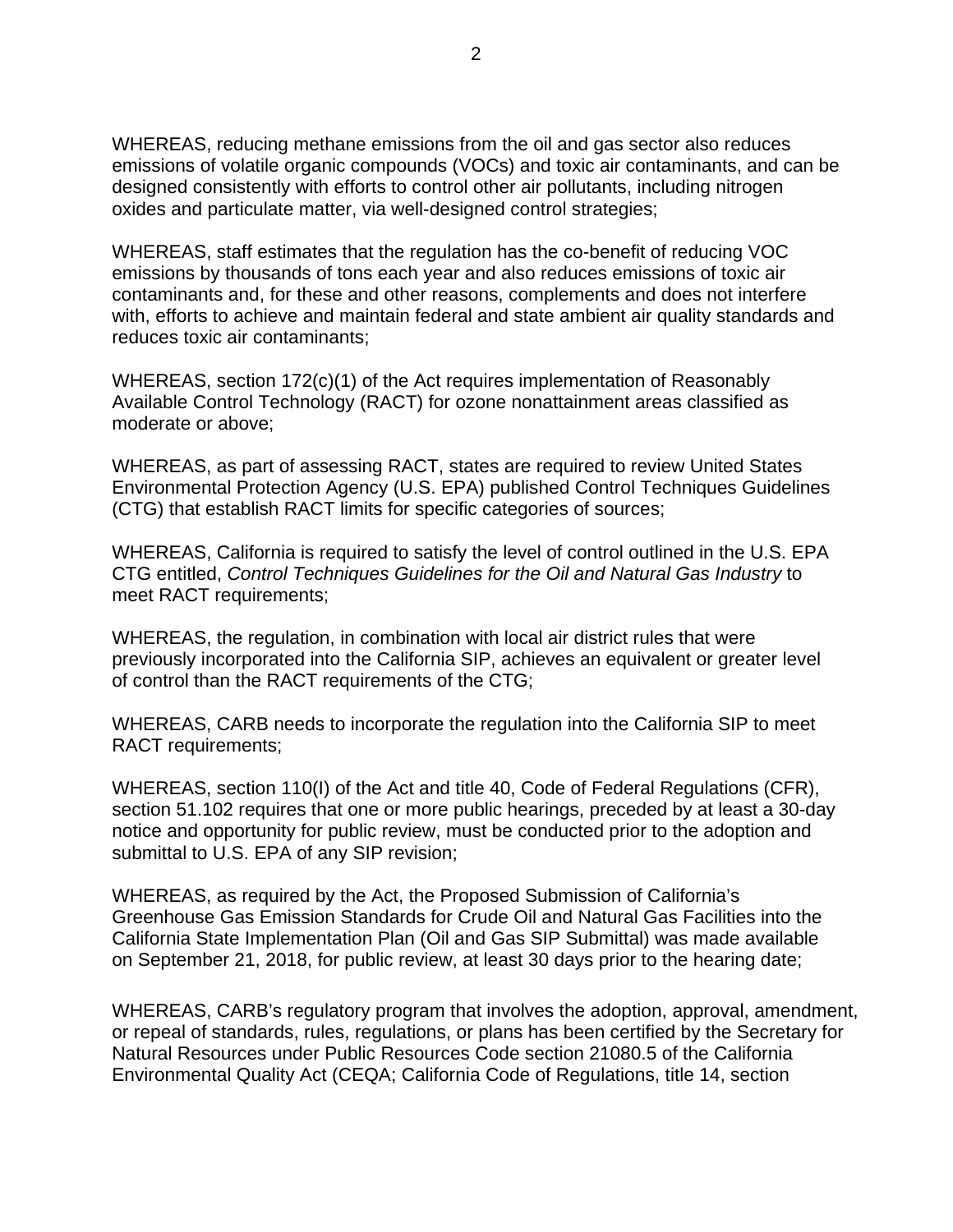15251(d)), and CARB conducts its CEQA review according to this certified program (California Code of Regulations, title 17, sections 60000-60007);

WHEREAS, staff has determined that the proposed action is not a "project" subject to CEQA because CARB's submittal of the Oil and Gas Methane Regulation to U.S. EPA as a revision to the California SIP simply acknowledges requirements that are already binding and enforceable; CARB's approval and submission of these requirements to U.S. EPA does not revise these requirements, and would thus not cause a substantial change to the environment requiring additional environmental review;

WHEREAS, staff has further determined that the proposed action is exempt from CEQA under California Code of Regulations, title 14, section 15061(b)(3) ("common sense" exemption) because the record evidence shows with certainty that there is no possibility that the proposed activity may result in a significant adverse impact on the environment, as described in Chapter III of the Staff Report; and

WHEREAS, the Board finds that:

- 1. The Oil and Gas SIP Submittal and other appropriate supporting documentation provides the necessary documentation for U.S. EPA to approve it as an amendment to the California SIP;
- 2. The Oil and Gas SIP Submittal meets the applicable requirements established by the Act;
- 3. The Oil and Gas SIP Submittal is exempt from CEQA under California Code of Regulations, title 14, section 15061(b)(3) because substantial evidence in the record shows with certainty that there is no possibility that the proposal may result in a significant adverse impact on the environment; and
- 4. The Oil and Gas SIP Submittal is not a "project" subject to CEQA.

NOW, THEREFORE, BE IT RESOLVED that the Board directs staff to submit the California Greenhouse Gas Emission Standards for Crude Oil and Natural Gas Facilities and other appropriate supporting documentation to U.S. EPA for inclusion into the California SIP.

BE IT FURTHER RESOLVED that the Board directs the Executive Officer to work with U.S. EPA and take appropriate action to resolve any completeness or approvability issues that may arise regarding the SIP submittal.

BE IT FURTHER RESOLVED that the Board authorizes the Executive Officer to include in the SIP submittal any technical corrections, clarifications, or additions that may be necessary to secure U.S. EPA approval.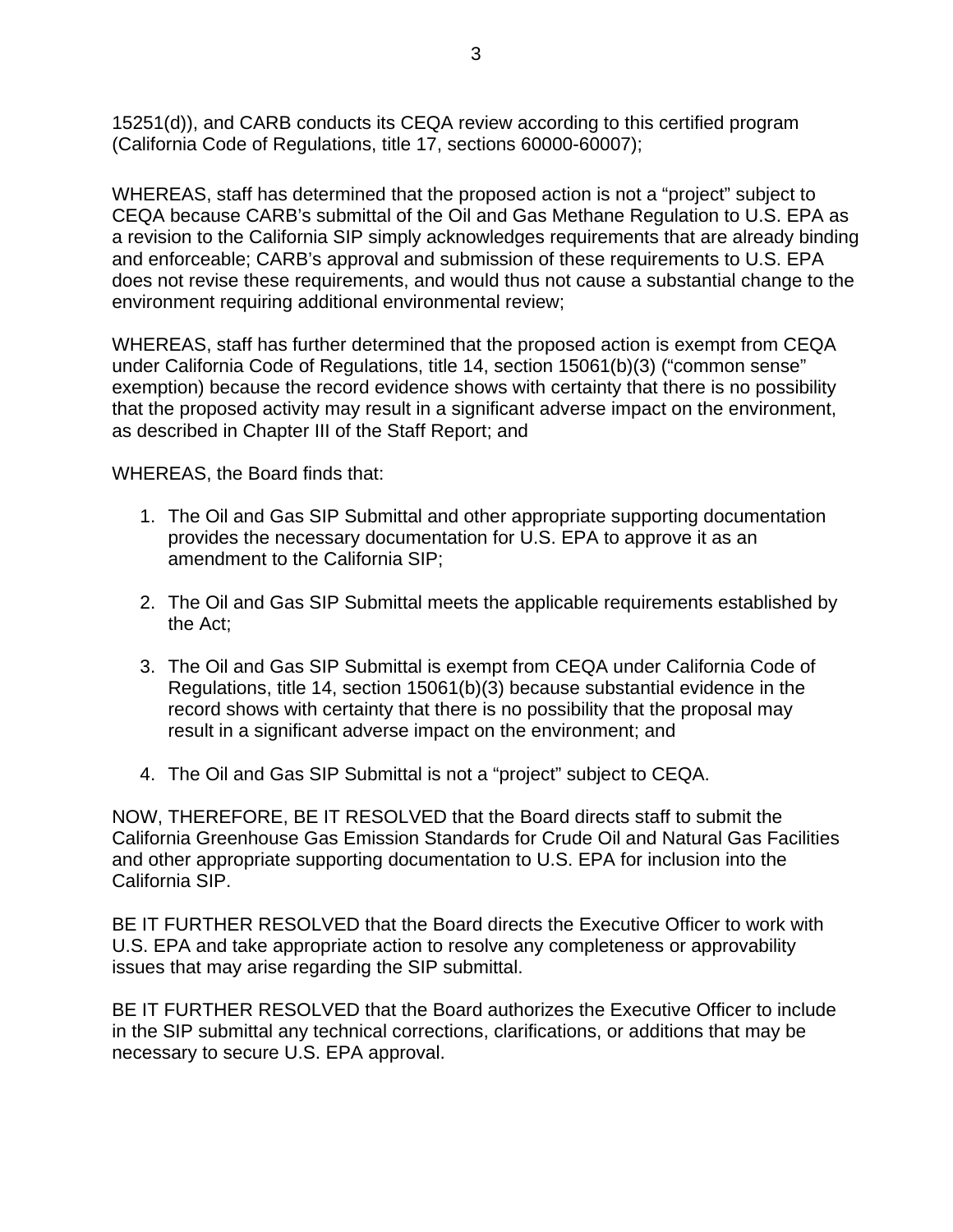BE IT FURTHER RESOLVED that the Board hereby certifies pursuant to 40 CFR, section 51.102, that the Oil and Gas SIP Submittal was adopted after notice and public hearing as required by 40 CFR, section 51.10.

BE IT FURTHER RESOLVED that the Board hereby adopts a revision to the California SIP that includes the California Greenhouse Gas Emission Standards for Crude Oil and Natural Gas Facilities.